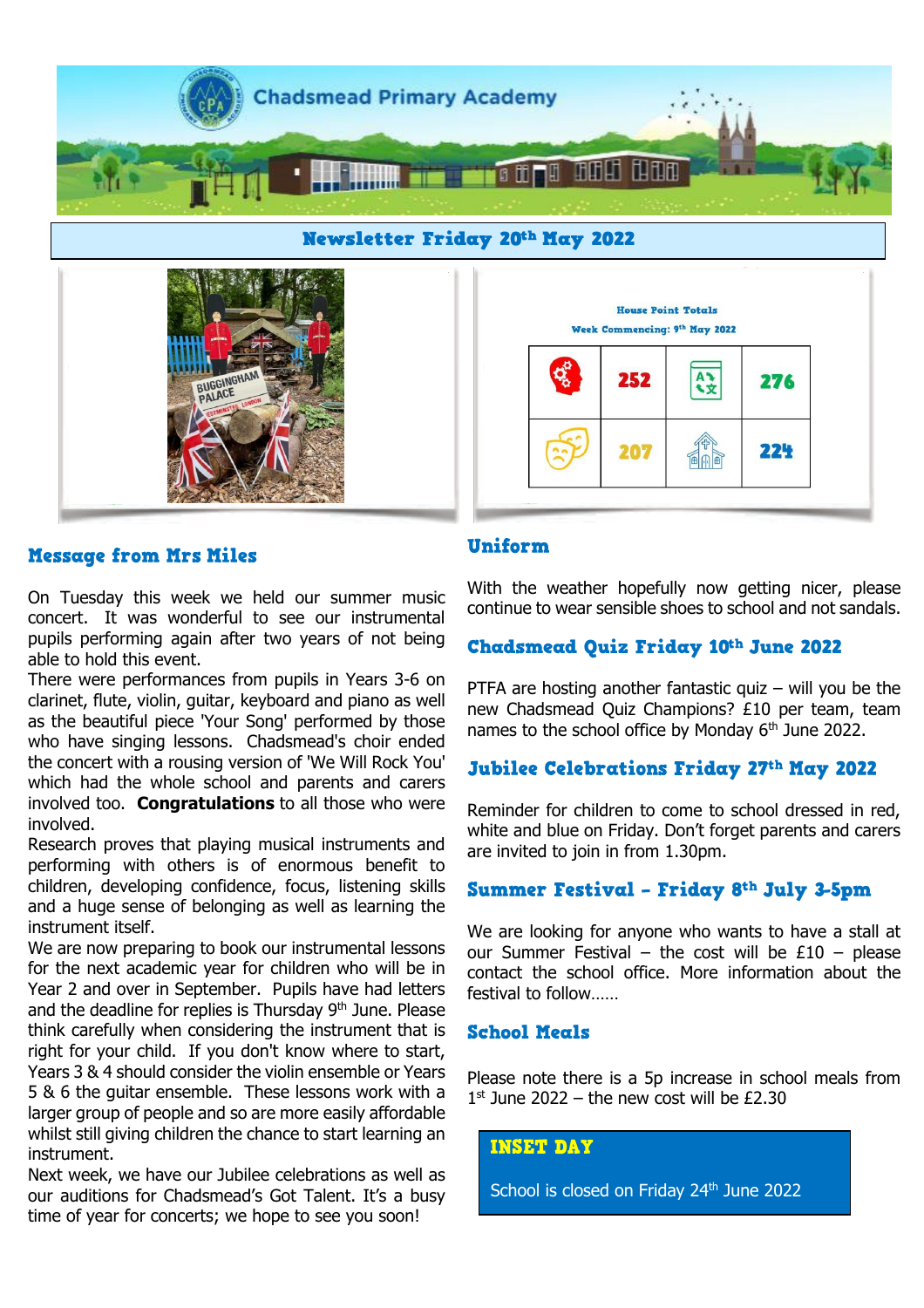![](_page_1_Picture_1.jpeg)

What has your child been learning about in class this week?

#### **Years 1 & 2**

During this week Years 1 & 2 have been reading and writing about the story of Jack and the Beanstalk in our writing lessons this week. Year 2 have been using a dictionary to find the definition of words found in the story.

In maths, Year 2 are continuing to work on money and making the same amount using different coins. Year 1 have been counting in tens and ones using dienes and counters and also looking at greater and less than using numbers to 100.

In theme, we have been identifying and labelling parts of a plant and making observations of our growing plants and recording in a diary.

# Years 3 & 4

Years 3 & 4 have had a really busy week. We have been learning all about the Great Barrier Reef in Australia and how it has come under threat from human activities including climate change.

The children have showed a real interest in this theme and have seemed quite concerned at the potential environmental disaster that could unfold. We have learned the main features of a persuasive text in order to then write our own persuasion text.

We would like to thank the children (and parents and grandparents!!) for their hard work producing the amazing creative homework for our theme Blue Abyss. It is of a really high standard and looks amazing as a display on the walls!

In science, we have planned and begun an experiment into how pollutants affect living organisms.

We have used cress plants and added various substances to them including oil, soap and fairy liquid. We will see the results of this over the next 10 days!

# September 2022 Paperwork

Collection arrangement and data collection forms have been sent home with children this week. Please can you return these forms to school once you have completed them. Thank you.

## Years 5 & 6

Years 5 & 6 have this week continued to read Friend or Foe. We are getting close to finishing the book; it has been another text that the children have thoroughly enjoyed. We have been preparing for our jubilee celebration in our classes and in writing we have started to write a letter to the Queen. We had an amazingly fun and informative day on Wednesday when we had our WWII Workshop. We explored a variety of resources and artefacts; looked at first aid practices from the time and how the home guard would have dealt with fires and bombs.

Alongside all of this some of the children have been preparing for Chadsmead's Got Talent. A busy week but a more relaxed week following Year 6 completing their SATs.

![](_page_1_Picture_18.jpeg)

![](_page_1_Picture_19.jpeg)